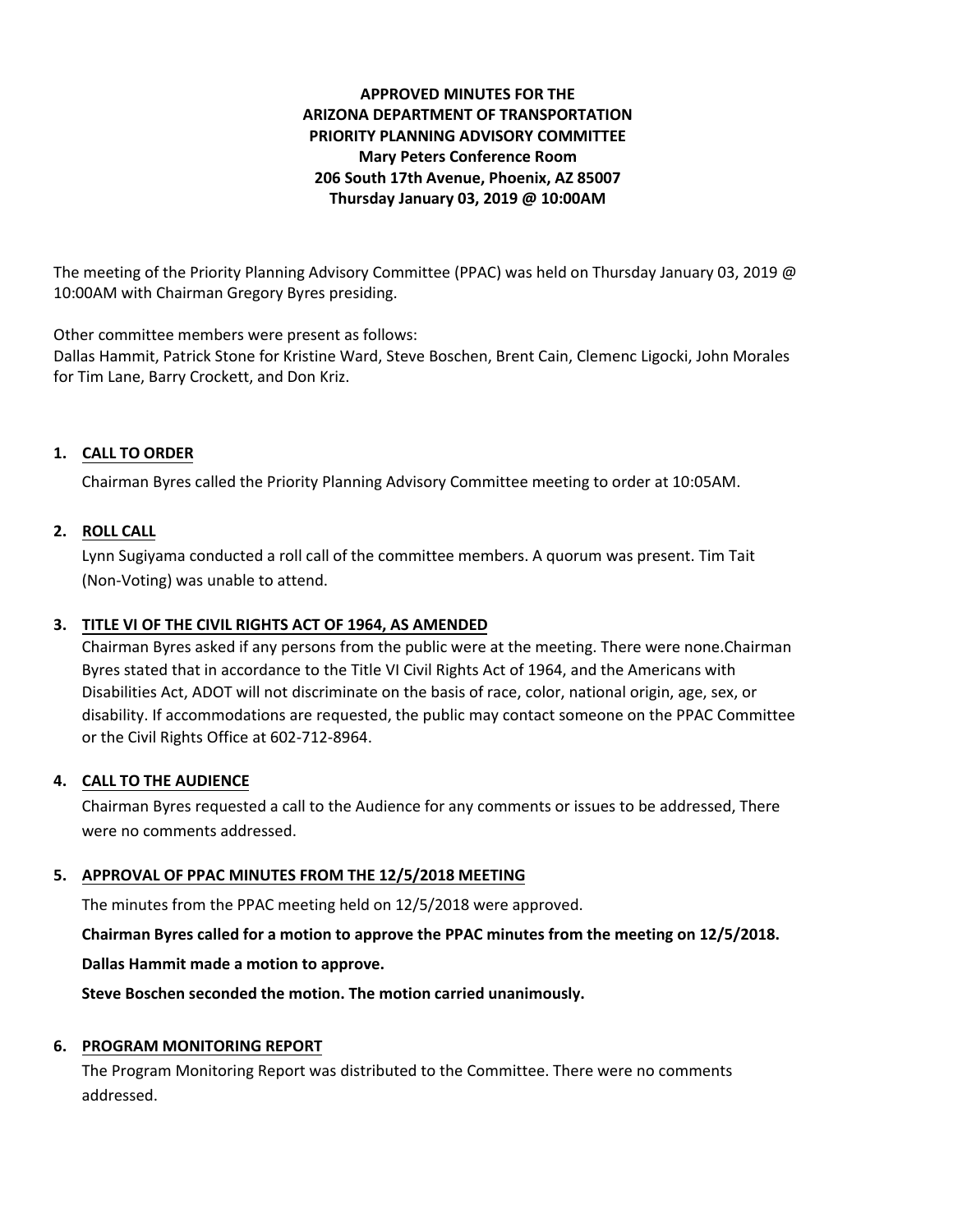#### **7. FY 2019-2023 Transportation Facilities Construction Program Discussion and Possible Action**

7-1

| Route & MP:                | SR 95 @ MP 184.5                  |
|----------------------------|-----------------------------------|
| <b>Project Name:</b>       | SR 95 AT KIOWA BLVD               |
| Type of Work:              | RIGHT TURN LANES / RAISED MEDIANS |
| County:                    | Mohave                            |
| District:                  | <b>Northwest</b>                  |
| Schedule:                  | FY 2018                           |
| Project:                   | F002901C TIP#: 100625             |
| <b>Project Manager:</b>    | <b>Bharat Kandel</b>              |
| <b>Program Amount:</b>     | \$1,267,000                       |
| <b>New Program Amount:</b> | \$1,690,000                       |
| <b>Requested Action:</b>   | Increase Budget                   |

**Item 7-1 was presented by: Bharat Kandel Chairman called for a motion to approve Item 7-1. Steve Boschen made the motion to approve. Brent Cain seconded the motion. Motion carried unanimously** 

| $7 - 2$ | Route & MP:                | I-10 @ MP 161                  |
|---------|----------------------------|--------------------------------|
|         | <b>Project Name:</b>       | I-10; SR 202 (Santan) - SR 387 |
|         | <b>Type of Work:</b>       | NEPA ENVIRONMENTAL STUDY       |
|         | County:                    | Maricopa                       |
|         | District:                  | Central                        |
|         | Schedule:                  |                                |
|         | Project:                   | F025201L TIP#: 100965          |
|         | <b>Project Manager:</b>    | Carlos Lopez                   |
|         | <b>Program Amount:</b>     | \$0                            |
|         | <b>New Program Amount:</b> | \$1,000,000                    |
|         | <b>Requested Action:</b>   | Establish new project.         |

**Item 7-2 was presented by: Carlos Lopez Chairman called for a motion to approve Item 7-2. Dallas Hammit made the motion to approve. Patrick Stone seconded the motion. Motion carried unanimously**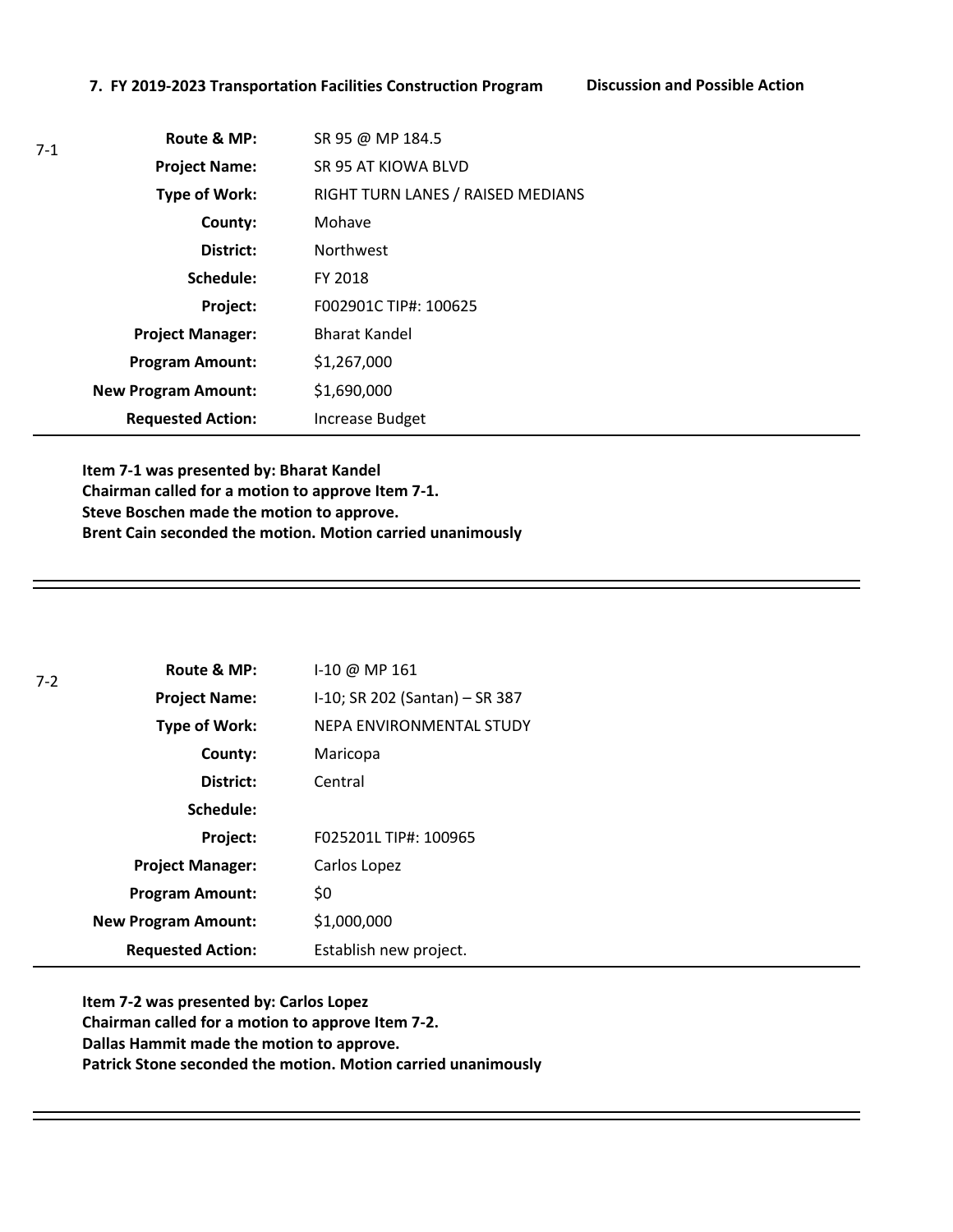| Route & MP:                | SR 95 @ MP 239.0                        |
|----------------------------|-----------------------------------------|
| <b>Project Name:</b>       | Valencia Rd to S. Bullhead City Parkway |
| Type of Work:              | <b>Construct Raised Median</b>          |
| County:                    | Mohave                                  |
| District:                  | <b>Northwest</b>                        |
| Schedule:                  |                                         |
| Project:                   | F021001D TIP#: 100324                   |
| <b>Project Manager:</b>    | Craig Regulski                          |
| <b>Program Amount:</b>     | \$240,000                               |
| <b>New Program Amount:</b> | \$0                                     |
| <b>Requested Action:</b>   | Delete project.                         |

**Item 7-3 was presented by: Craig Regulski Chairman called for a motion to approve Item 7-3. Brent Cain made the motion to approve. Steve Boschen seconded the motion. Motion carried unanimously.** 

| $7 - 4$ | Route & MP:                | SR 95 @ MP 238.5                   |
|---------|----------------------------|------------------------------------|
|         | <b>Project Name:</b>       | AZTEC ROAD - VALENCIA ROAD         |
|         | <b>Type of Work:</b>       | <b>CONSTRUCT RAISED MEDIAN</b>     |
|         | County:                    | Mohave                             |
|         | District:                  | <b>Northwest</b>                   |
|         | Schedule:                  |                                    |
|         | Project:                   | F014601D TIP#: 9111                |
|         | <b>Project Manager:</b>    | Craig Regulski                     |
|         | <b>Program Amount:</b>     | \$1,222,000                        |
|         | <b>New Program Amount:</b> | \$1,222,000                        |
|         | <b>Requested Action:</b>   | Add scope.<br>Change project name. |

**Item 7-4 was presented by: Craig Regulski Chairman called for a motion to approve Item 7-4. Brent Cain made the motion to approve. Steve Boschen seconded the motion. Motion carried unanimously.**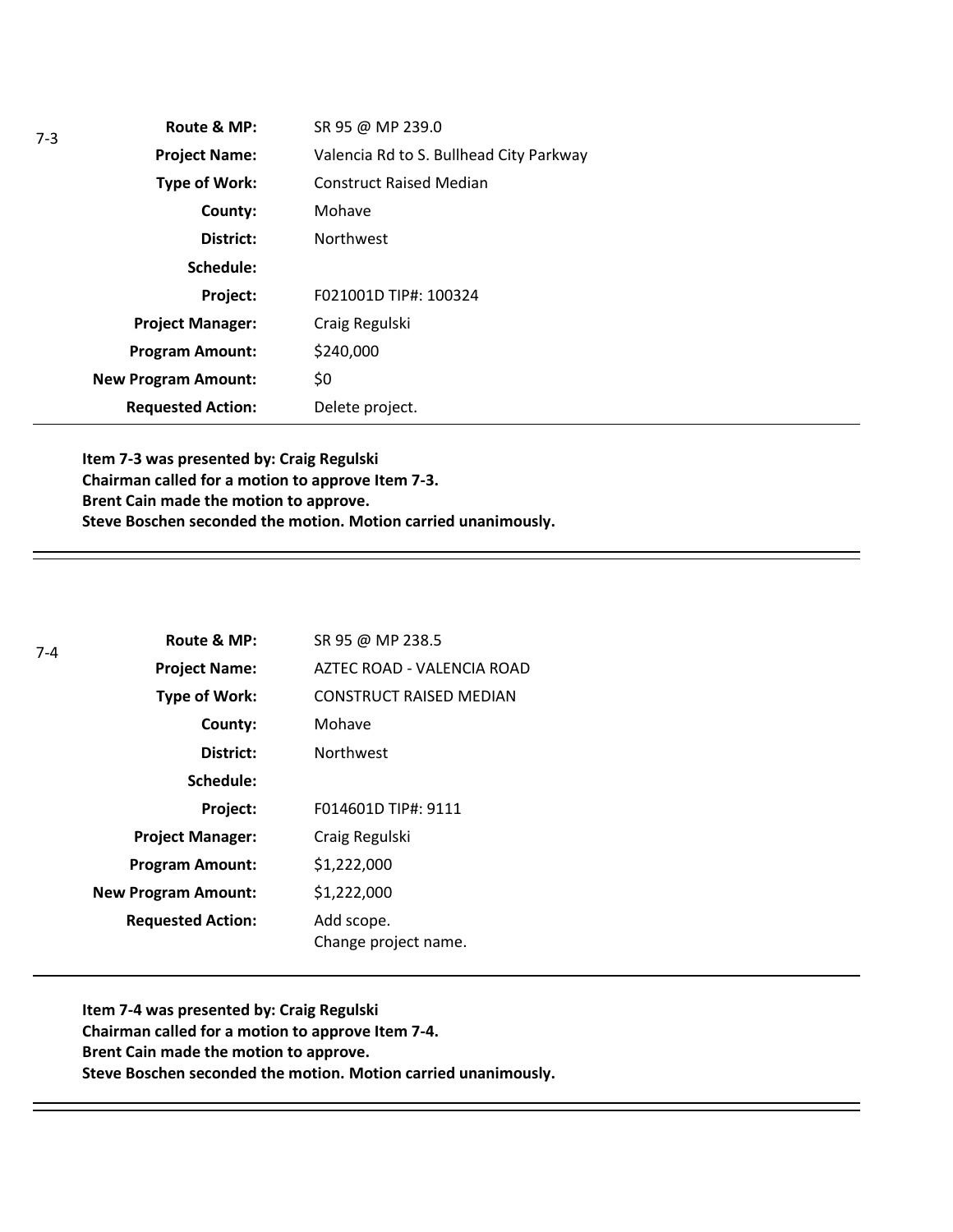| IT Projects - Supplemental Services   |
|---------------------------------------|
| <b>Information Technology Support</b> |
| Maricopa                              |
|                                       |
|                                       |
| M711901X TIP#: 100984                 |
| Illya Riske                           |
| \$0                                   |
| \$231,000                             |
| Establish new project.                |
|                                       |

**Item 7-5 was presented by: Illya Riske Chairman called for a motion to approve Item 7-5. Brent Cain made the motion to approve. Patrick Stone seconded the motion. Motion carried unanimously**

| $7-6$ | Route & MP:                | Local Road                        |
|-------|----------------------------|-----------------------------------|
|       | <b>Project Name:</b>       | Long Ave - McCormick Blvd (SR 68) |
|       | Type of Work:              | Upgrade Signal Connectivity       |
|       | County:                    | Mohave                            |
|       | District:                  |                                   |
|       | Schedule:                  |                                   |
|       | Project:                   | F025701X TIP#: 100964             |
|       | <b>Project Manager:</b>    | Illya Riske                       |
|       | <b>Program Amount:</b>     | \$0                               |
|       | <b>New Program Amount:</b> | \$240,000                         |
|       | <b>Requested Action:</b>   | Establish new project.            |

**Item 7-6 was presented by: Illya Riske Chairman called for a motion to approve Item 7-6. Dallas Hammit made the motion to approve. Patrick Stone seconded the motion. Motion carried unanimously**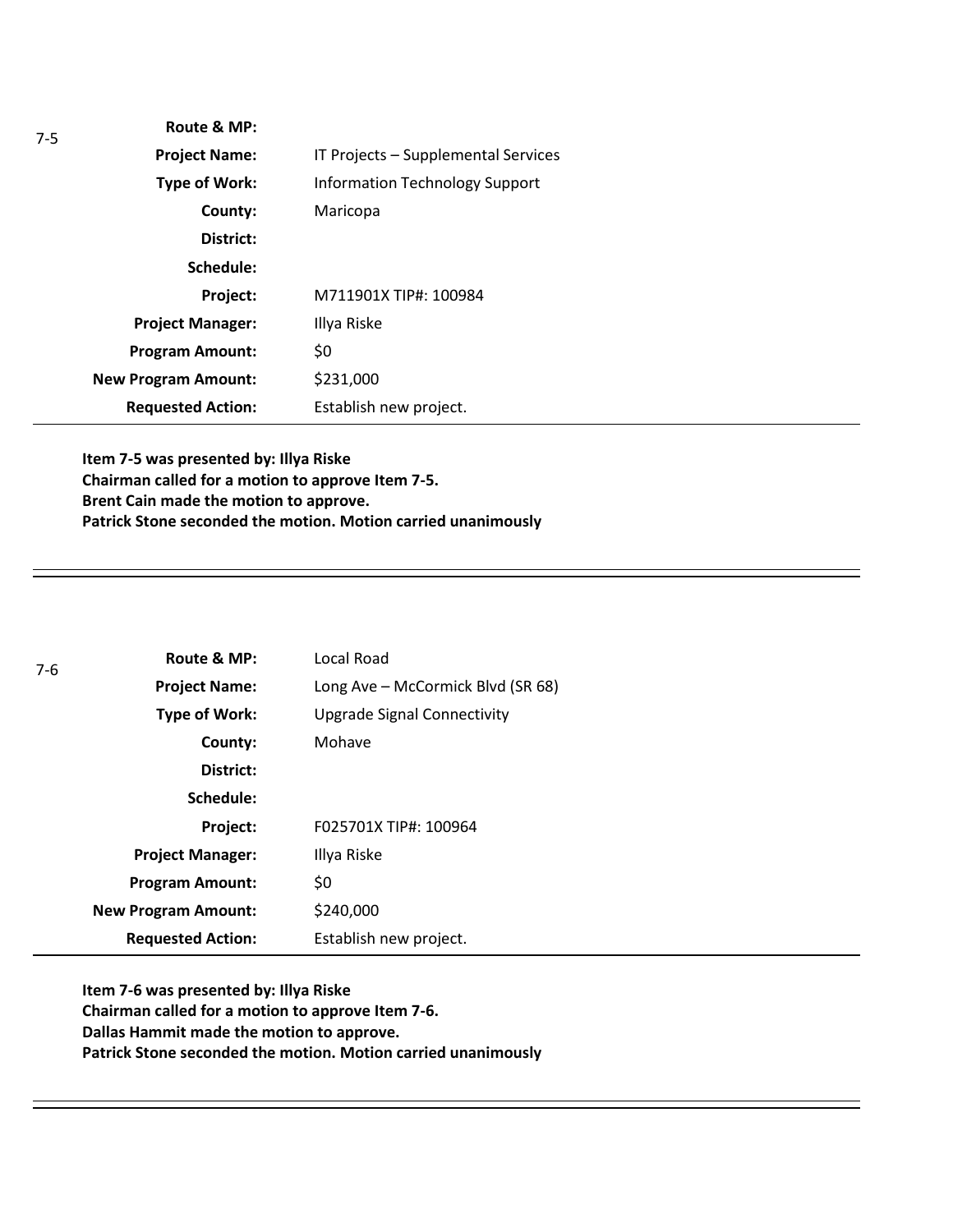| Route & MP:                | SR 264 @ MP 324.0         |
|----------------------------|---------------------------|
| <b>Project Name:</b>       | <b>MOENKOPI WASH #621</b> |
| <b>Type of Work:</b>       | REPLACE BRIDGE DECK       |
| County:                    | Coconino                  |
| District:                  | <b>Northeast</b>          |
| Schedule:                  |                           |
| Project:                   | F023101L TIP#: 9115       |
| <b>Project Manager:</b>    | Jeffrey Davidson          |
| <b>Program Amount:</b>     | \$80,000                  |
| <b>New Program Amount:</b> | \$0                       |
| <b>Requested Action:</b>   | Delete Scoping Subphase   |

**Item 7-7 was presented by: Jeffrey Davidson Chairman called for a motion to approve Item 7-7. Steve Boschen made the motion to approve. Dallas Hammit seconded the motion. Motion carried unanimously**

| $7-8$ | Route & MP:                | $1-40$ @ MP 288.0             |
|-------|----------------------------|-------------------------------|
|       | <b>Project Name:</b>       | <b>HERMOSA DRIVE UP #1368</b> |
|       | <b>Type of Work:</b>       | REPLACE BRIDGE DECK           |
|       | County:                    | Navajo                        |
|       | District:                  | <b>Northeast</b>              |
|       | Schedule:                  |                               |
|       | Project:                   | F023001L TIP#: 9116           |
|       | <b>Project Manager:</b>    | Jeffrey Davidson              |
|       | <b>Program Amount:</b>     | \$80,000                      |
|       | <b>New Program Amount:</b> | \$0                           |
|       | <b>Requested Action:</b>   | Delete Scoping Subphase       |

**Item 7-8 was presented by: Jeffrey Davidson Chairman called for a motion to approve Item 7-8. Steve Boschen made the motion to approve. Dallas Hammit seconded the motion. Motion carried unanimously**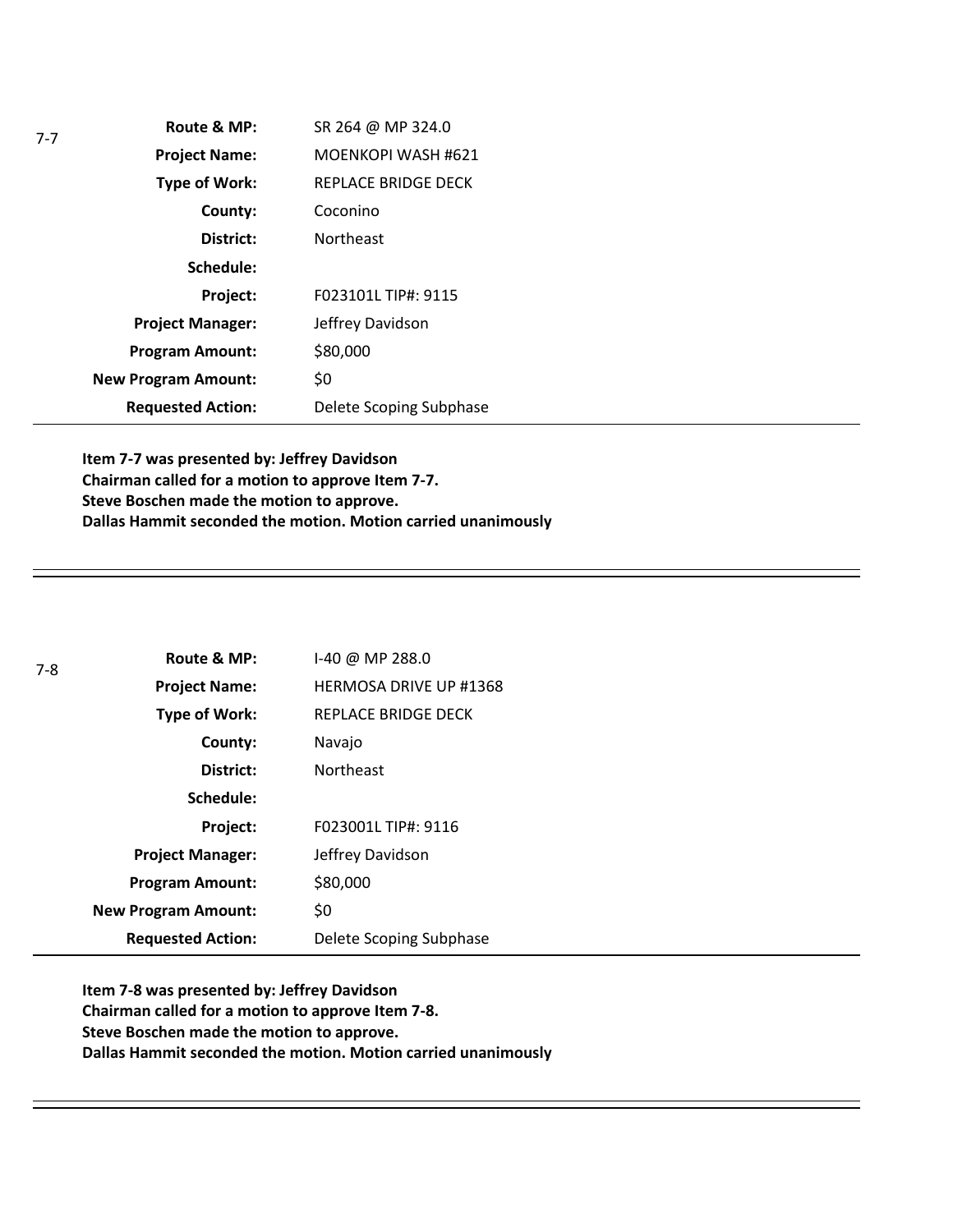| Route & MP:                |                                       |
|----------------------------|---------------------------------------|
| <b>Project Name:</b>       | <b>DBE Supportive Services - FY19</b> |
| <b>Type of Work:</b>       | <b>DBE Supportive Services</b>        |
| County:                    | Statewide                             |
| District:                  |                                       |
| Schedule:                  |                                       |
| Project:                   | M700001X TIP#: 100969                 |
| <b>Project Manager:</b>    | Jonee Rideaux                         |
| <b>Program Amount:</b>     | \$0                                   |
| <b>New Program Amount:</b> | \$909,000                             |
| <b>Requested Action:</b>   | Establish new project                 |
|                            |                                       |

**Item 7-9 was presented by: Jonee Rideaux Chairman called for a motion to approve Item 7-9. Patrick Stone made the motion to approve. Dallas Hammit seconded the motion. Motion carried unanimously**

| $7 - 10$ | Route & MP:                |                                             |
|----------|----------------------------|---------------------------------------------|
|          | <b>Project Name:</b>       | Statewide Endangered Species Support - FY19 |
|          | Type of Work:              | <b>Regulatory Compliance</b>                |
|          | County:                    | Statewide                                   |
|          | District:                  |                                             |
|          | Schedule:                  |                                             |
|          | Project:                   | M711801X TIP#: 100971                       |
|          | <b>Project Manager:</b>    | Kristin Gade                                |
|          | <b>Program Amount:</b>     | \$0                                         |
|          | <b>New Program Amount:</b> | \$135,000                                   |
|          | <b>Requested Action:</b>   | Establish new project.                      |

**Item 7-10 was presented by: Kristin Gade Chairman called for a motion to approve Item 7-10. Dallas Hammit made the motion to approve. Patrick Stone seconded the motion. Motion carried unanimously**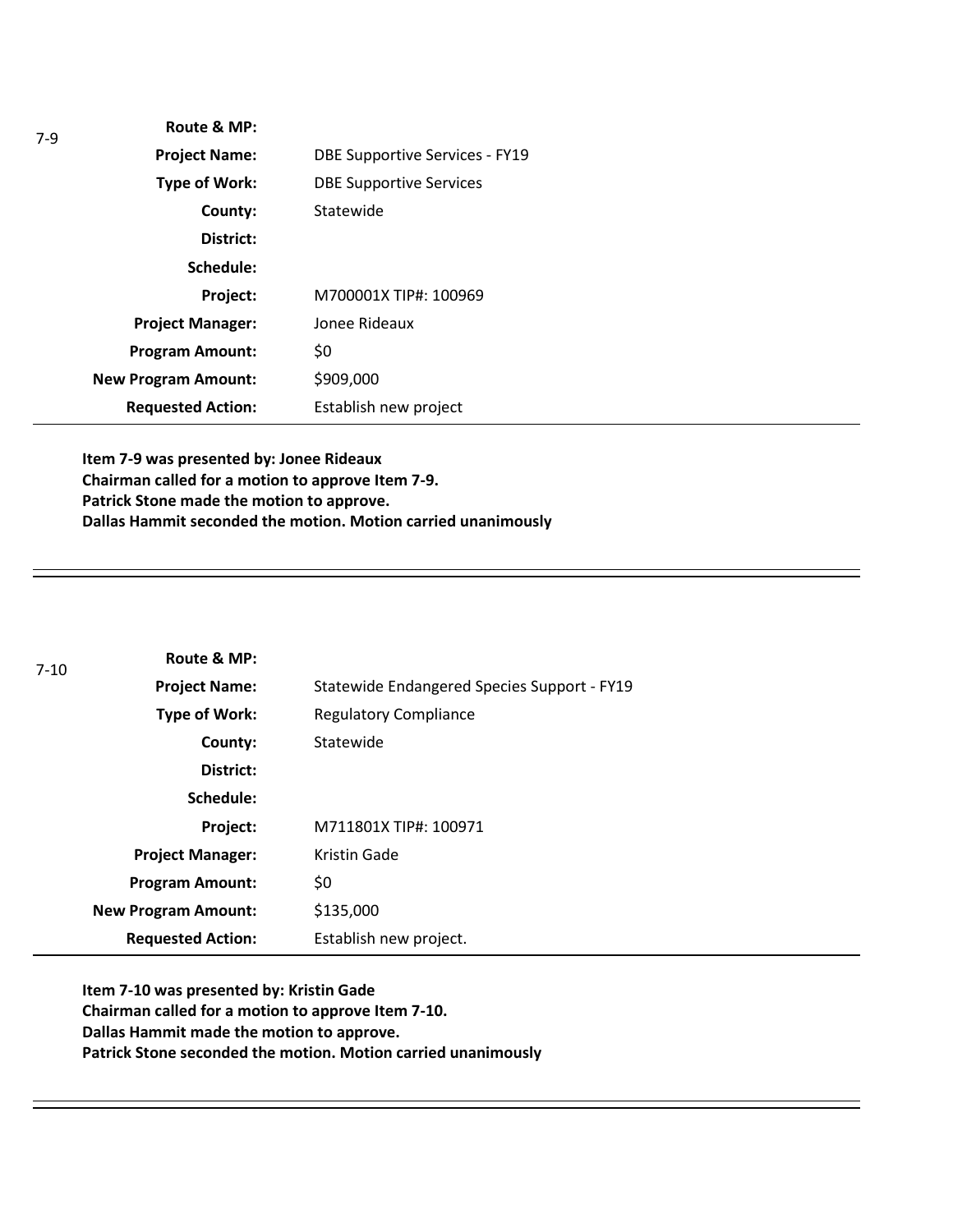| $7 - 11$ | Route & MP:                | US 60 @ MP 149.0                 |
|----------|----------------------------|----------------------------------|
|          | <b>Project Name:</b>       | US 60, 71ST AVENUE - 43RD AVENUE |
|          | Type of Work:              | ROW acquisition                  |
|          | County:                    | Maricopa                         |
|          | District:                  | Central                          |
|          | Schedule:                  | FY 20.                           |
|          | Project:                   | H729201R TIP#: 100963            |
|          | <b>Project Manager:</b>    | Mohammad Zaid                    |
|          | <b>Program Amount:</b>     | \$9,520,000                      |
|          | <b>New Program Amount:</b> | \$9,310,000                      |
|          | <b>Requested Action:</b>   | Reduce budget.                   |

**Item 7-11 was presented by: Mohammad Zaid Chairman called for a motion to approve Item 7-11. Patrick Stone made the motion to approve. Brent Cain seconded the motion. Motion carried unanimously**

| $7 - 12$ | Route & MP:                | US 60 @ MP 149.0                 |
|----------|----------------------------|----------------------------------|
|          | <b>Project Name:</b>       | US 60, 71ST AVENUE - 43RD AVENUE |
|          | Type of Work:              | <b>Demolition Project</b>        |
|          | County:                    | Maricopa                         |
|          | District:                  | Central                          |
|          | Schedule:                  | <b>FY 20</b>                     |
|          | Project:                   | H729211C TIP#: 100963            |
|          | <b>Project Manager:</b>    | Mohammad Zaid                    |
|          | <b>Program Amount:</b>     | \$0                              |
|          | <b>New Program Amount:</b> | \$210,000                        |
|          | <b>Requested Action:</b>   | Establish demolition project.    |

**Item 7-12 was presented by: Mohammad Zaid Chairman called for a motion to approve Item 7-12. Patrick Stone made the motion to approve. Brent Cain seconded the motion. Motion carried unanimously**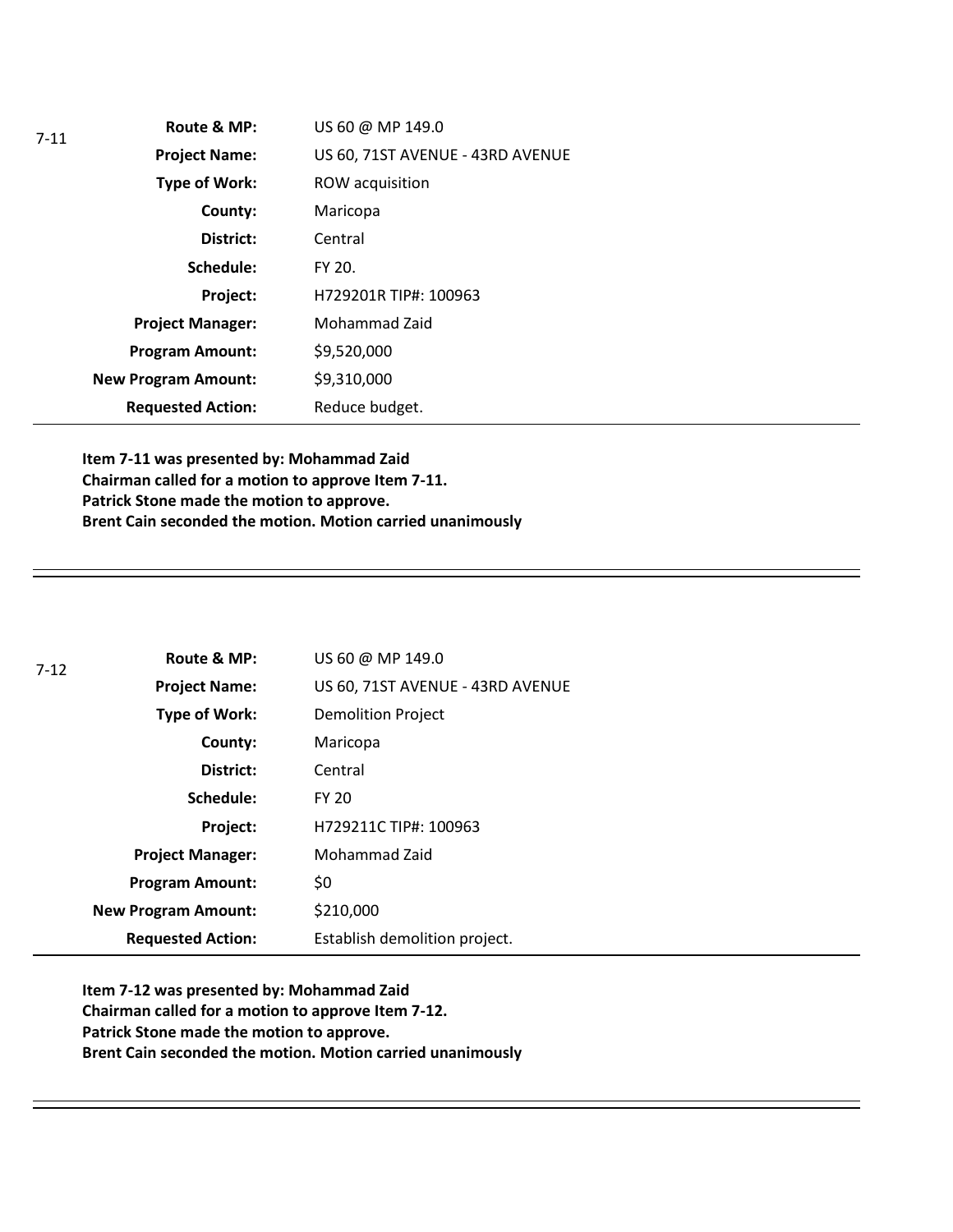| SR 19B @ MP 4.6                                   |
|---------------------------------------------------|
| Portero Canyon Br #325                            |
| Scour Retrofit                                    |
| Santa Cruz                                        |
| Southcentral                                      |
|                                                   |
| F024401D TIP#: 7925                               |
| <b>Thomas Oreilly</b>                             |
| \$200,000                                         |
| \$220,000                                         |
| Establish design project and change project name. |
|                                                   |

**Item 7-13 was presented by: Thomas O'Reilly Chairman called for a motion to approve Item 7-13. Barry Crockett made the motion to approve. Dallas Hammit seconded the motion. Motion carried unanimously**

| $8-1.$ | AIRPORT NAME:               | Colorado City Municipal Airport |           |
|--------|-----------------------------|---------------------------------|-----------|
|        | SPONSOR:                    | Town of Colorado City           |           |
|        | AIRPORT CATEGORY:           | <b>Public General Aviation</b>  |           |
|        | SCHEDULE:                   | FY 2019-2023                    |           |
|        | PROJECT#:                   | E9M1L                           |           |
|        | PROGRAM AMOUNT:             | New Project                     |           |
|        | <b>PROJECT MANAGER:</b>     | Lisa Yahraus                    |           |
|        | <b>PROJECT DESCRIPTION:</b> | Acquire Land for Development    |           |
|        | REQUESTED ACTION:           | Recommend STB Approval          |           |
|        | <b>FUNDING SOURCES:</b>     | <b>FAA</b>                      | \$124,220 |
|        |                             | <b>Sponsor</b>                  | \$6,098   |
|        |                             | <b>State</b>                    | \$6,098   |
|        |                             | <b>Total Program</b>            | \$136,416 |

**Item 8-1 was presented by: Lisa Yahraus Chairman called for a motion to approve Item 8-1. Patrick Stone made the motion to approve. Don Kriz seconded the motion. Motion carried unanimously**